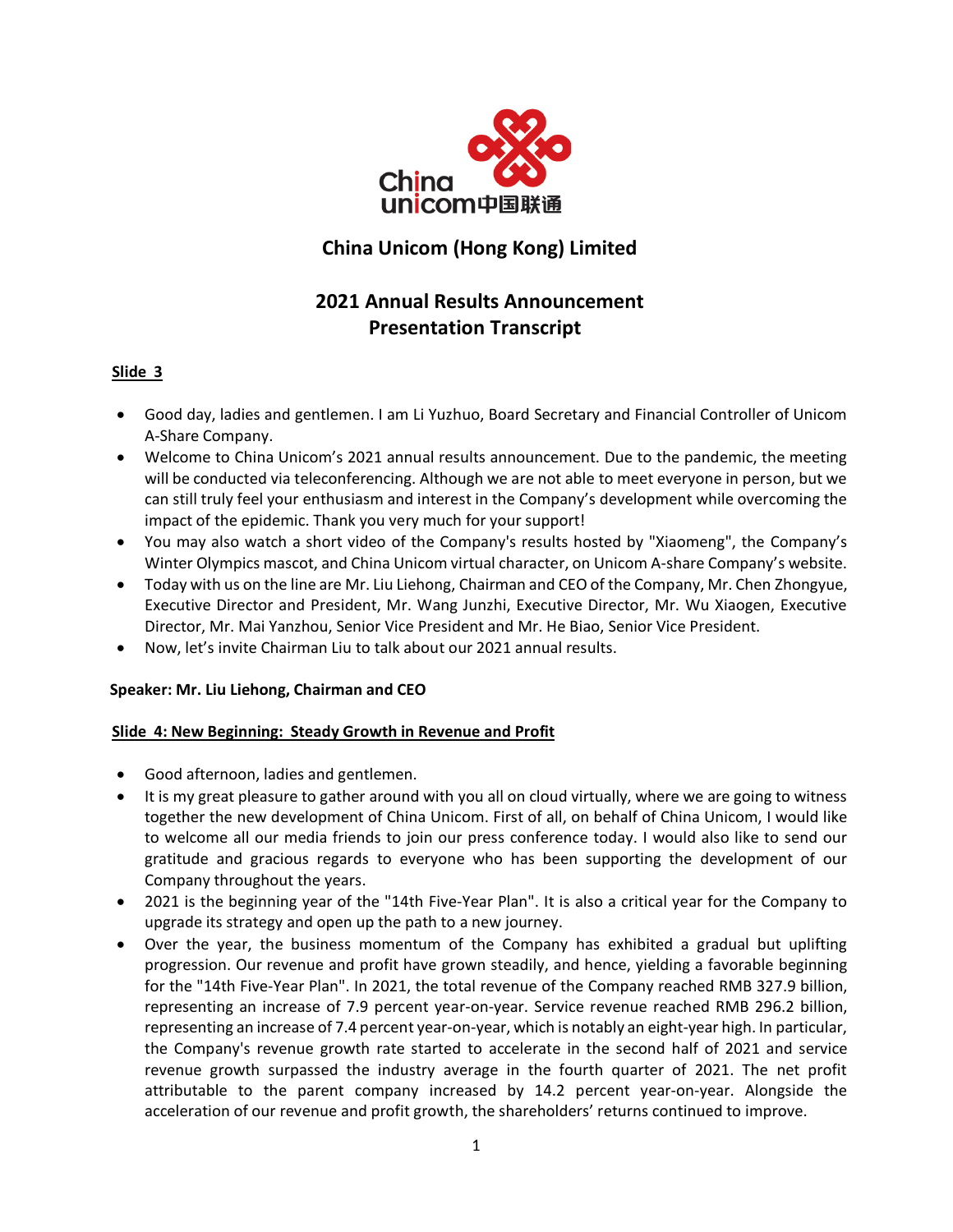## **Slide 5: New Opportunities: Huge Potential in Digital Economy**

- Over the year, digital technologies and the digital economy were developing rapidly, which has set the paradigm for operators to reshape their strategic directions and development paths.
- From a national perspective, digital economy has already been escalated to a national strategic level as reflected in the "Cyber Superpower Strategic Implementation Outline", "Digital Economy Development Strategic Outline" and "14th Five-year New Infrastructure Development Planning". The government is also strongly promoting the state projects of "Dual-gigabit Network Development" and "Eastern Data, Western Computing".
- From the perspective of industry trends, the pace of development as well as the breadth and depth of the influence of digital economy are unprecedented. Also, the massive data interactions and multidimensional application scenarios in China have accelerated the innovation and sharing of "network, cloud, data, AI, security, edge and terminals". It imposes tight requirements on the construction and operation of new digital information infrastructure, and provides a broader space for operators to go beyond the traditional physical connections and to break through the bottlenecks of traditional growth.

# **Slide 6: New Journey: Total Strategy Upgrade**

- Over the year, the Company actively adapted to the above-mentioned new changes and new opportunities. We have comprehensively upgraded the Company's strategy in order to enter fully the new blue ocean of the digital economy. We have also upgraded our positioning to "the national team in the operation and service of digital information infrastructure, the key force in the establishment of Cyber Superpower, Digital China and Smart Society, and the frontline troop in the integration and innovation of digital technologies".
- As "the national team in the operation and service of digital information infrastructure", we need to implement national missions resolutely, and to construct industry-leading comprehensive and intelligent digital information infrastructure, which is "fast and ubiquitous, extends from sky to ground, features cloud-network integration, smart and agile, green and low-carbon, secure and controllable", in order to build an unobstructed information channel as well as a new digital base for the economy and society.
- As "the key force in the establishment of Cyber Superpower, Digital China and Smart Society", we need to resolutely implement the Cyber Superpower Strategy and serve the establishment of Digital China and Smart Society. We need to grasp the direction of digital, network-based and intelligent development. With technologically leading and highly integrated "full-coverage, online, cloudified, green, one-stop" digital service, we facilitate the cloudification and digital empowerment of thousands of industries, promoting the new development of digital production, digital life, and digital governance.
- As "the frontline troop in the integration and innovation of digital technologies", we need to develop China Unicom into a technological innovation enterprise by implementing innovation-driven development, focusing on core technologies and key applications, in order to achieve self-reliance and proprietary strength in digital technology, and become an important part of the national strategic technological power.
- Based on the new positioning, the Company upgraded its strategy to "Strengthen and Solidify, Preserve and Innovate, Integrate and Open". We are putting emphasis on better network and services. We are upholding our network foundation, and going digital and smart. We are also driving factor integration and market convergence, in order to engage in team competition with partners.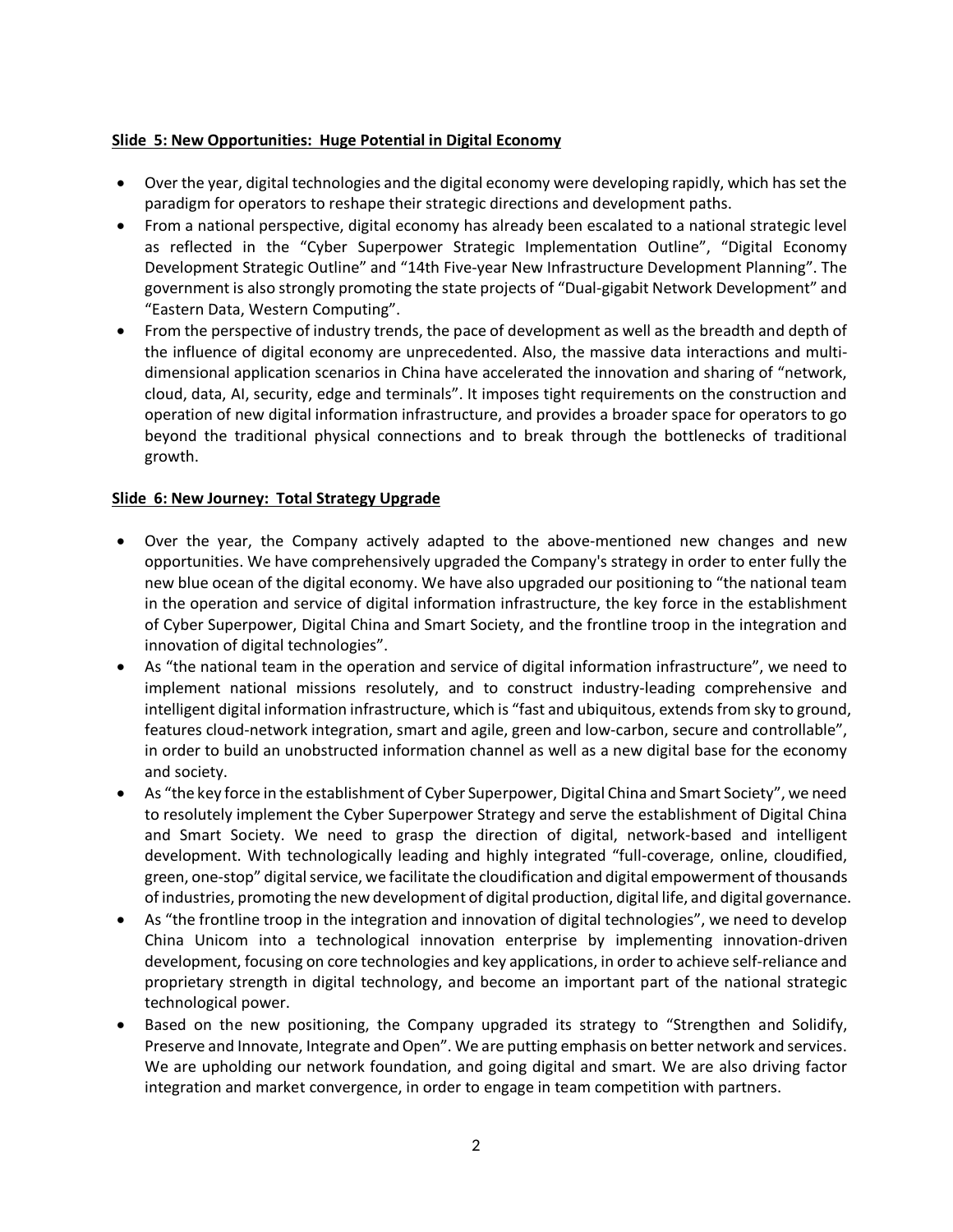• According to the new positioning and new strategy, the Company has expanded and upgraded its own business focuses to five main businesses, namely "Big Connectivity, Big Computing, Big Data, Big Application and Big Security". It proactively turned the traditional business competition into digital innovation and development. It turned simple price competition into digital value creation. It also turned existing market competition into digital incremental market expansion. In this way, it achieved all-round transformation and upgrade in business development, and enhanced its core competitiveness and sustainable development.

# **Slide 7: Fully Implement New Strategy to Boost Growth Quality**

- Focusing on the new strategy, new positioning and new main businesses, the Company has formulated and implemented the "1+8+2" strategic planning system.
- "1" refers to the "China Unicom Strategic Planning Outline", "8" refers to China Unicom's eight action plans which focus on supply-side structural reform and continuous improvement in its core competitiveness, and "2" refers to the two guiding opinions about corporate development with talents and staff motivation. Through the implementation and promotion of the "1+8+2" system, China Unicom is accelerating its growth ahead on the new channel of the digital economy.

# **Slide 8: Resolutely Building Premium Networks: "Dual-gigabit" Network Development Reaching New Level**

- Firstly, we resolutely build premium networks and a new base for high-quality development. The Company is seizing the new cycle of "Dual-gigabit" upgrade, and dedicates itself to building premium networks with high quality customer experience, high degree of intelligence and low carbon emission.
- Our 5G network already covered urban areas, counties and key towns. Downlink speed reached 2.7 Gbps, the fastest in the world. We added 310,000 5G base station with the total number reaching 690,000.
- In terms of gigabit broadband network, the coverage of gigabit broadband in Northern China reached 92 percent, and the overall broadband satisfaction was the highest in the industry.
- After continuous effort, the Company's network quality is undergoing tremendous changes. In the Beijing Winter Olympics and the ongoing Winter Paralympics, China Unicom relied on its own highquality network construction, pioneered in providing 10 cutting-edge technology services, and achieved 6 "global firsts" and "historical breakthroughs" in the history of the Olympic Games. This was duly recognised by the government. It was also highly praised by Mr. Bach, the President of the International Olympic Committee, and Mr. Exarchos, the CEO of the Olympic Broadcasting Services, as well as the athletes, media reporters, and staff from various countries.

# **Slide 9: Resolutely Building Premium Networks: Enhancing Integrated Computing Network Infrastructure**

- In terms of "Eastern Data and Western Computing", the Company is integrating network and computing resources, and promoting a new computing network layout with advanced architecture, security and reliability, and excellent service. It strives to create a computing network integrating "connectivity + sensing + computing + intelligence" service.
- Through the "5+4+31+X" advanced IDCs system, the Company is dedicated to building green, centralized, secure and reliable computing infrastructure. It is dedicated to building a nationwideintegrated, agile and advanced computing network. It is dedicated to building a Unicom Cloud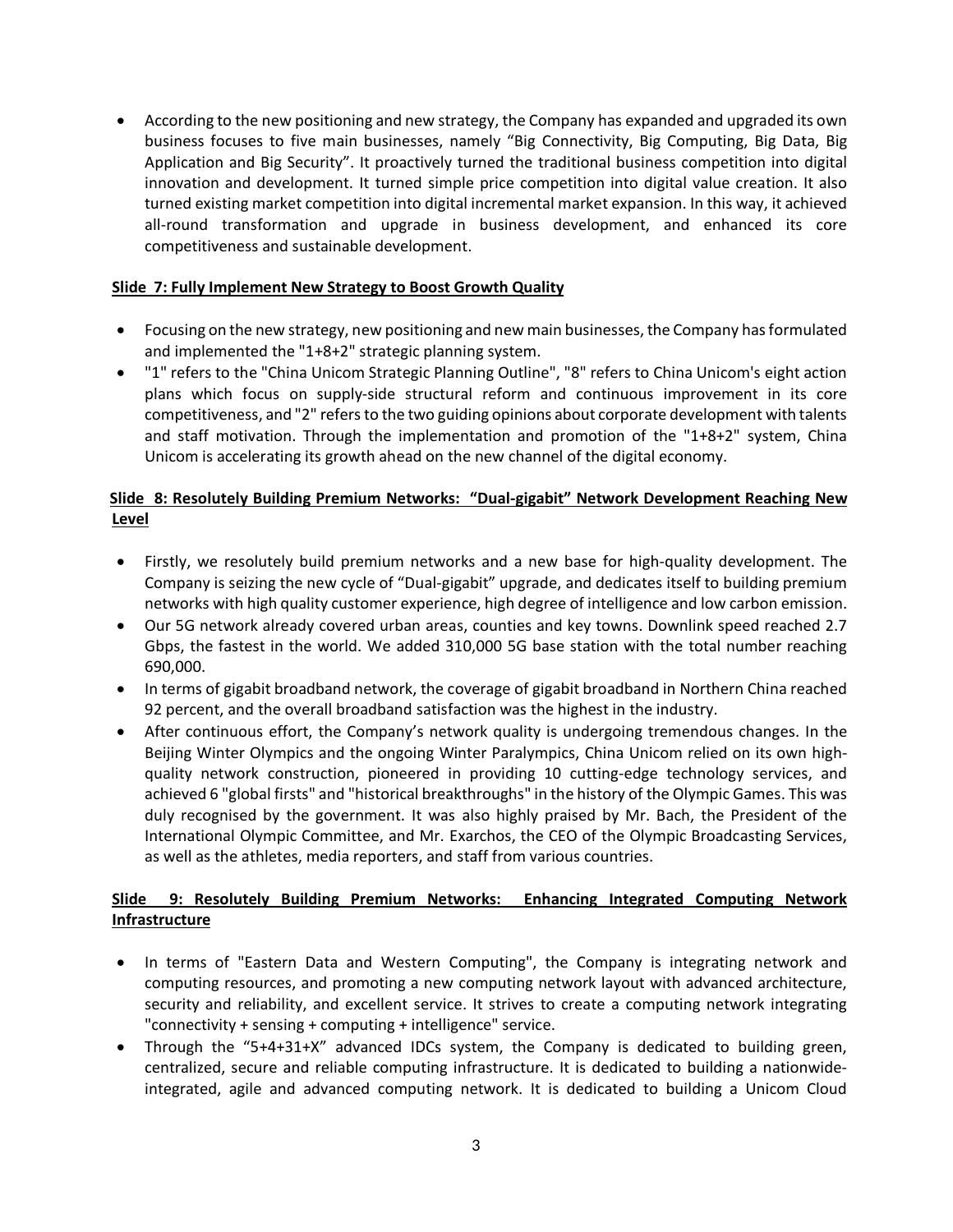featuring cloud-network integration, security and reliability, tailored customisation and multi-cloud collaboration.

• Through powerful computing, a multi-level computing system with data network collaboration, data cloud collaboration, cloud-edge collaboration, and green intelligence is formed to support comprehensive and diverse digital needs of different dimensions and levels, creating the "first computing power engine for the digital economy".

#### **Slide 10: Strengthening Economy of Scale: Steady Growth in Basic Businesses**

- Secondly, we are strengthening the economy of scale and expanding into new space for high-quality development. The Company regards value operation as the top priority of business development. Over the year, the Company's basic businesses stabilised and rebounded. The foundation for high-quality development was further consolidated.
- Mobile service revenue grew rapidly and reached RMB 164.1 billion, representing an increase of 4.8 percent year-on-year. Mobile ARPU recovery accelerated and reached RMB 43.9, representing a yearon-year increase of 4.3 percent. The number of mobile subscribers reversed its loss and reached 317 million, of which the penetration rate of 5G package subscribers reached 49 percent, representing year-on-year increase of 26 percentage points.
- The year-on-year growth of fixed-line broadband business revenue reached a new high in recent years. The full-year broadband access revenue reached RMB44.8 billion, with a year-on-year increase of 5.2 percent. The number of broadband subscribers reached 95.05 million, with a net increase of 8.95 million, which was a record high. Broadband integration penetration rate reached 72 percent, which was up by 7 percentage points year-on-year.

#### **Slide 11: Stepping up Innovation-driven Development: Rapid Growth in Innovative Businesses**

- Thirdly, we are stepping up innovation-driven development to strengthen new engines for high-quality development. The Company adheres to the two-wheel drive of market and innovation, and strives to enhance the new energy of enterprise development.
- Over the year, the revenue of Industry Internet business reached RMB 54.8 billion, representing a year-on-year increase of 28 percent. It represented an increase of RMB12.1 billion over the previous year, which is a record high. The Industrial Internet business contributed to 59 percent of the Company's service revenue growth. It has become the no. 1 driver of the Company's revenue growth. Our revenue structure was further optimized.

#### **Slide 12: Stepping up Innovation-driven Development : Rapid Enhancement in Innovative Capabilities**

- In line with the trend of digital technology integration and innovation, we are actively building a unique capability matrix. We have developed integrated collaborative operation and service capability under the guidance of "integrated development, one China Unicom, operating as a single entity". While the headquarters is responsible for overall coordination, we also have a 4-tier operation and fulfilment system. While we nurtured specialized subsidiaries with niche expertise, we also strengthened the service fulfilment matrix of provincial and municipal branches.
- This year, we will also leverage the Company's characteristics to actively explore and create an armylike model specializing in various industries, and vigorously implement various talent projects such as "gathering technological talents, emerging industry managers, introduction of young talents, and development of proprietary capabilities" so as to fundamentally optimize our talent structure.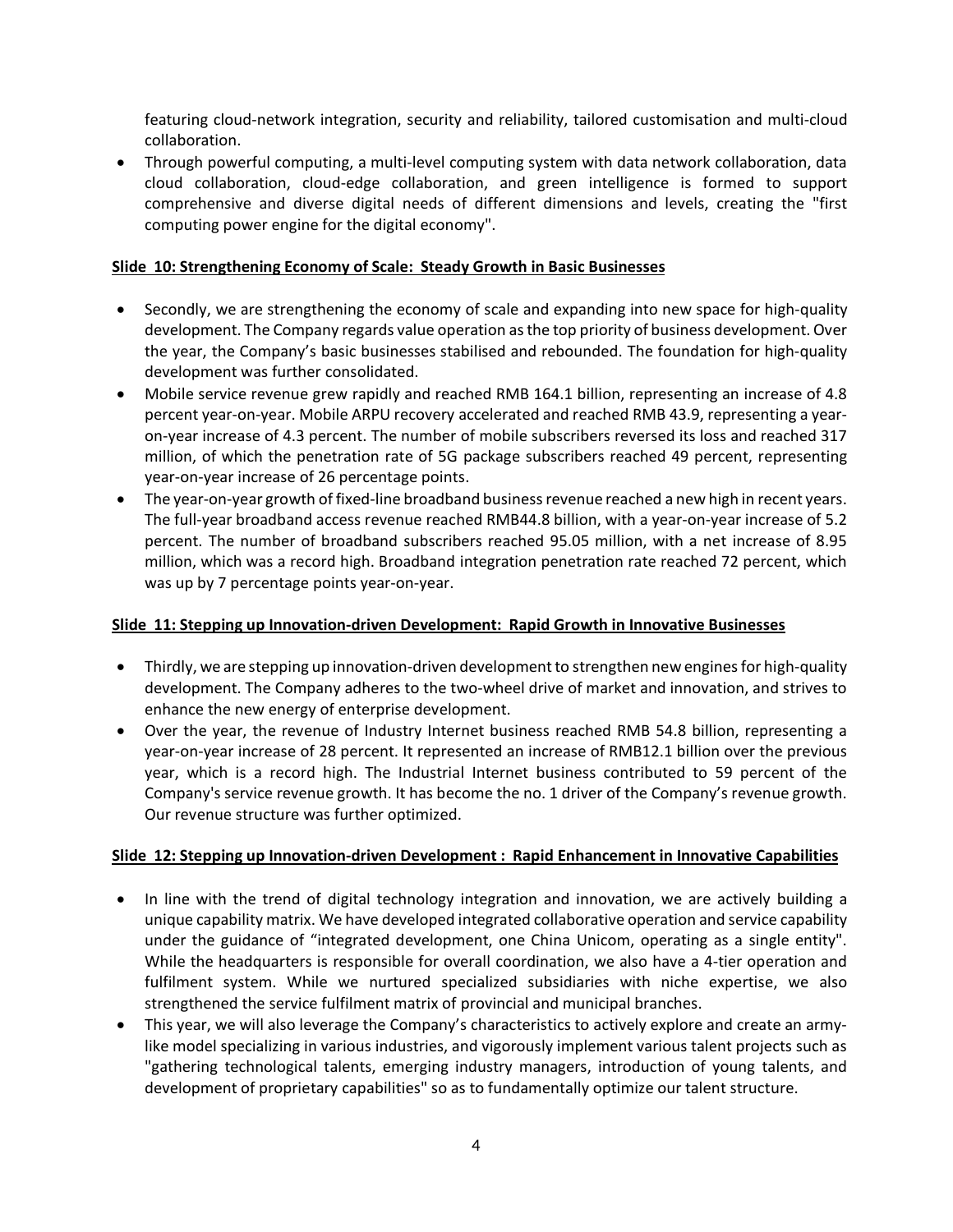## **Slide 13: Stepping up Innovation-driven Development : Strengthening Technological Innovation**

- In terms of technological innovation, the Company made new breakthroughs in its core technology R&D in 2021. For example, we led the domestic substitution of high-precision time-frequency for the first time, breaking the monopoly to provide 5G network with precise time standard.
- We continued to promote network intelligence innovation and launched Cube-Net 3.0 innovative network offerings, which provided integrated terminal-edge-cloud services combining connectivity, computing and data. Breakthroughs were also made in the area of intelligent operations with the launch of China Unicom Intelligence Brain. The core capabilities of "Five Middle Platforms" were basically established. Our technological R&D capabilities were significantly enhanced, with our R&D expenses increasing by 61.7 percent year-on-year. The proportion of technological innovation personnel reached 22 percent. 1,128 patents were granted to the Company, representing a significant increase of 120 percent year-on-year.

## **Slide 14: Bolstering Customer Service with More Measures: Building Quality Reputation**

- Fourthly, we are bolstering customer service with more measures so as to build quality reputation.
- We strive to offer more convenient services. China Unicom APP was fully revamped, with monthly active users exceeding 120 million. It pioneered "full-range services with a single click". Our smart home engineers were connected to 80 million broadband users via a single click in APP, enabling swift responses.
- We strive to offer smarter services. Customer hotlines in 31 provinces have been fully integrated. We are able to offer personalized services that "know customers better" with Big Data + AI, with an 80 percent smart service ratio.
- We strive to offer more efficient services. We have built the largest cBSS system among global operators, pioneering "network-wide service enabled through a single access point". We launched "cross-region sharing" service, enabling cross-region integration among mobile and broadband businesses.
- We strive to offer more caring services. We cared for the underprivileged such as the disabled and the elderly by adapting products and services to their needs.
- Over the year, our high-quality customer-centric service brought us with many unforgettable touching moments: with the shortage of Bing Dundun, the Company launched exclusive "Bing Dundun" service and was praised by our customers. This Winter Olympics service support achieved zero errors, zero mistakes, and zero complaints, demonstrating our country's strength and enthusiasm on the global stage.
- Recently, I was very moved by a piece of news. Wang Mengyun, a customer service staff of China Unicom Hubei Jingmen branch learnt of the disabilities of customer Chen Gangyin during a visit in 2006. She then attended to him for 16 years. It fully embodies the warmth China Unicom provides to its customers as if in a family.

# **Slide 15: Broadly Deepening Integration and Open Cooperation: Factor Integration and Market Convergence**

• Fifthly, we are broadly deepening integration and open cooperation to build a new ecology for highquality development. The Company adheres to the integration of factors and market convergence. We continued to expand cooperation with fellow operators, system vendors, strategic partners, IT companies and the society. We focused on strategic customers and achieved top-level breakthroughs through strategic cooperation.